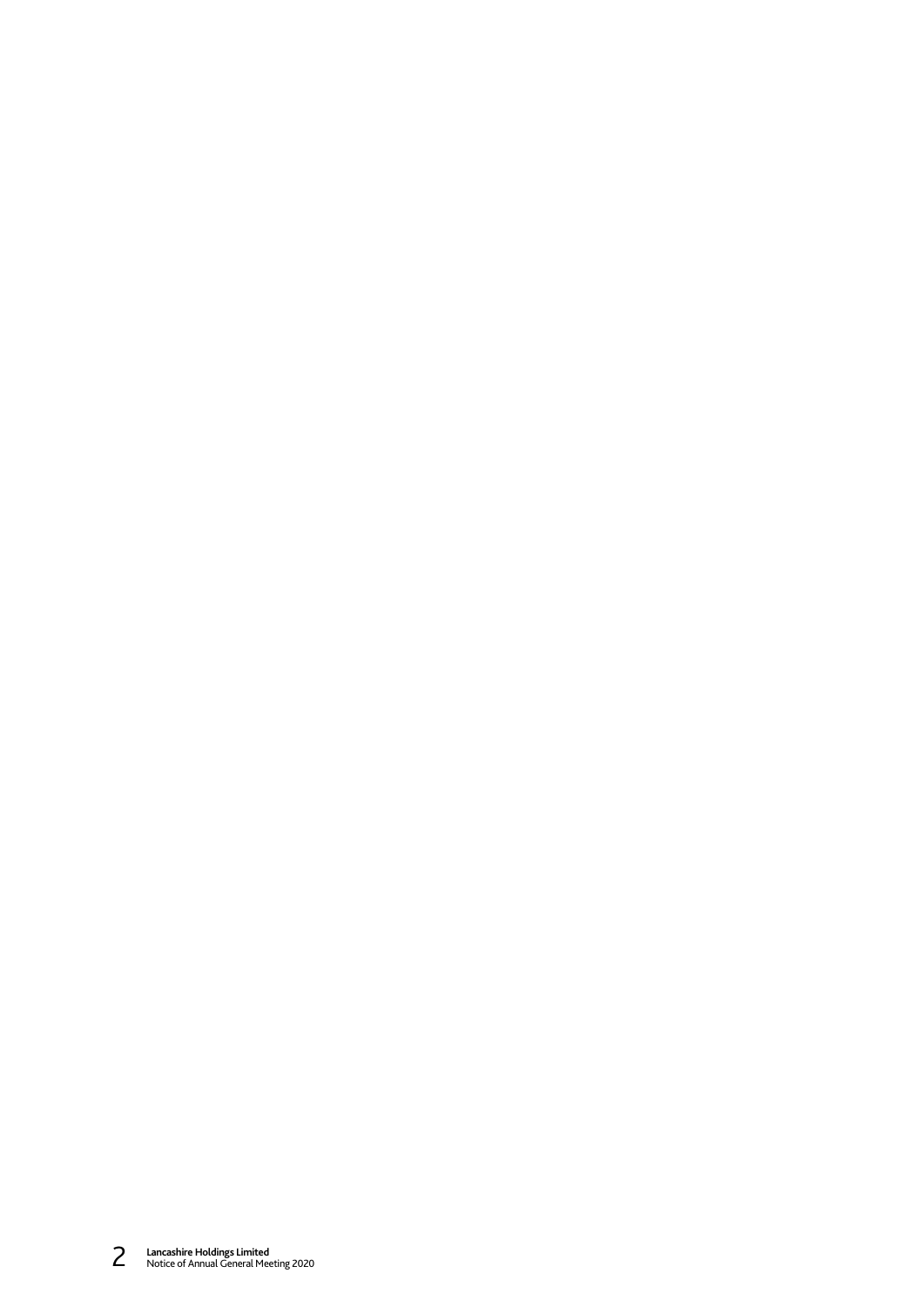# Note Regarding Forward-Looking Statements

Certain statements and indicative projections (which may include modelled loss scenarios) made in the Chairman's letter in this document that are not based on current or historical facts are forward-looking in nature including, without limitation, statements containing the words "believes", "anticipates", "plans", "projects", "forecasts", "guidance", "intends", "expects", "estimates", "predicts", "may", "can", "likely", "will", "seeks", "should", or, in each case, their negative or comparable terminology. All such statements other than statements of historical facts including, without limitation, the financial position of the Company and its subsidiaries (the "Group"), the Group's tax residency, liquidity, results of operations, prospects, growth, capital management plans and efficiencies, ability to create value, dividend policy, operational flexibility, composition of management, business strategy, plans and objectives of management for future operations (including development plans and objectives relating to the Group's insurance business) are forward-looking statements. Such forward-looking statements involve known and unknown risks, uncertainties and other important factors that could cause the actual results, performance or achievements of the Group to be materially different from future results, performance or achievements expressed or implied by such forward-looking statements.

These factors include, but are not limited to: the actual development of losses and expenses impacting estimates for hurricane Dorian and typhoon Faxai which occurred in the third quarter of 2019, typhoon Hagibis which occurred in the fourth quarter of 2019, the Californian wildfires and hurricane Michael which occurred in the fourth quarter of 2018, hurricane Florence and the typhoons that occurred in the third quarter of 2018, hurricanes Harvey, Irma and Maria and the earthquakes in Mexico that occurred in the third quarter of 2017 and the wildfires which impacted parts of California during 2017; the impact of complex and unique causation and coverage issues associated with attribution of losses to wind or flood damage or other perils such as fire or business interruption relating to such events; potential uncertainties relating to reinsurance recoveries, reinstatement premiums and other factors inherent in loss estimations; the Group's ability to integrate its businesses and personnel; the successful retention and motivation of the Group's key management; the increased regulatory burden facing the Group; the number and type of insurance and reinsurance contracts that the Group writes or may write; the Group's ability to implement successfully its business strategy during 'soft' as well as 'hard' markets; the premium rates which may be available at the time of such renewals within the Group's targeted business lines; the possible low frequency of large events; potentially unusual loss frequency; the impact that the Group's future operating results, capital position and rating agency and other considerations may have on the execution of any capital management initiatives or dividends; the possibility of greater frequency or severity of claims and loss activity than the Group's underwriting, reserving or investment practices have anticipated; the reliability of, and changes in assumptions to, catastrophe pricing, accumulation and estimated loss models; increased competition from existing alternative capital providers, insurance linked funds and collateralised special purpose insurers, and the related demand and supply dynamics as contracts come up for renewal; the effectiveness of the Group's loss limitation methods; the potential loss of key personnel; a decline in the Group's operating subsidiaries' ratings with A.M. Best, S&P Global Ratings, Moody's or other rating agencies; increased competition on the basis of pricing, capacity, coverage terms or other factors; cyclical downturns of the industry; the impact of a deteriorating credit environment for issuers of fixed maturity investments; the impact of swings in market interest rates, currency exchange rates and securities prices; changes by central banks regarding the level of interest rates; the impact of inflation or deflation in relevant economies in which the Group operates; the effect, timing and other uncertainties surrounding future business combinations within the insurance and reinsurance industries; the impact of terrorist activity in the countries in which the Group writes risks; a rating downgrade of, or a market decline in, securities in the Group's investment portfolio; changes in governmental regulations or tax laws in jurisdictions where the Group conducts business; Lancashire Holdings Limited or any of the Group's Bermudian subsidiaries becoming subject to income taxes in the United States or in the United Kingdom; the impact of the change in tax residence on stakeholders of the Company; and negotiations regarding the UK's relationship with the European Union on the Group's business, regulatory relationships, underwriting platforms or the industry generally, following the UK's exit from the European Union which took place on 31 January 2020.

All forward-looking statements speak only as at the date of publication. Lancashire Holdings Limited expressly disclaims any obligation or undertaking (save as required to comply with any legal or regulatory obligations including the rules of the London Stock Exchange) to disseminate any updates or revisions to any forward-looking statement to reflect any changes in the Group's expectations or circumstances on which any such statement is based.

# **Expected Timetable of Principal Events**

| Publication of this document and posting to Shareholders | 9 March 2020                                           |
|----------------------------------------------------------|--------------------------------------------------------|
| Voting record date                                       | Close of business on 31 March 2020                     |
| Latest time and date for receipt of Forms of Direction   | 12.30pm Bermuda time (4.30pm UK time) on 26 April 2020 |
| Latest time and date for receipt of Forms of Proxy       | 12.30pm Bermuda time (4.30pm UK time) on 27 April 2020 |
| Time and date of Annual General Meeting                  | 12.30pm Bermuda time (4.30pm UK time) on 29 April 2020 |

For the convenience of Lancashire Holdings Limited's European Shareholders, they may attend the Annual General Meeting via a video link at the Lancashire Group's London office, Level 29, 20 Fenchurch Street, London, EC3M 3BY, on 29 April 2020 at 4.30pm UK time.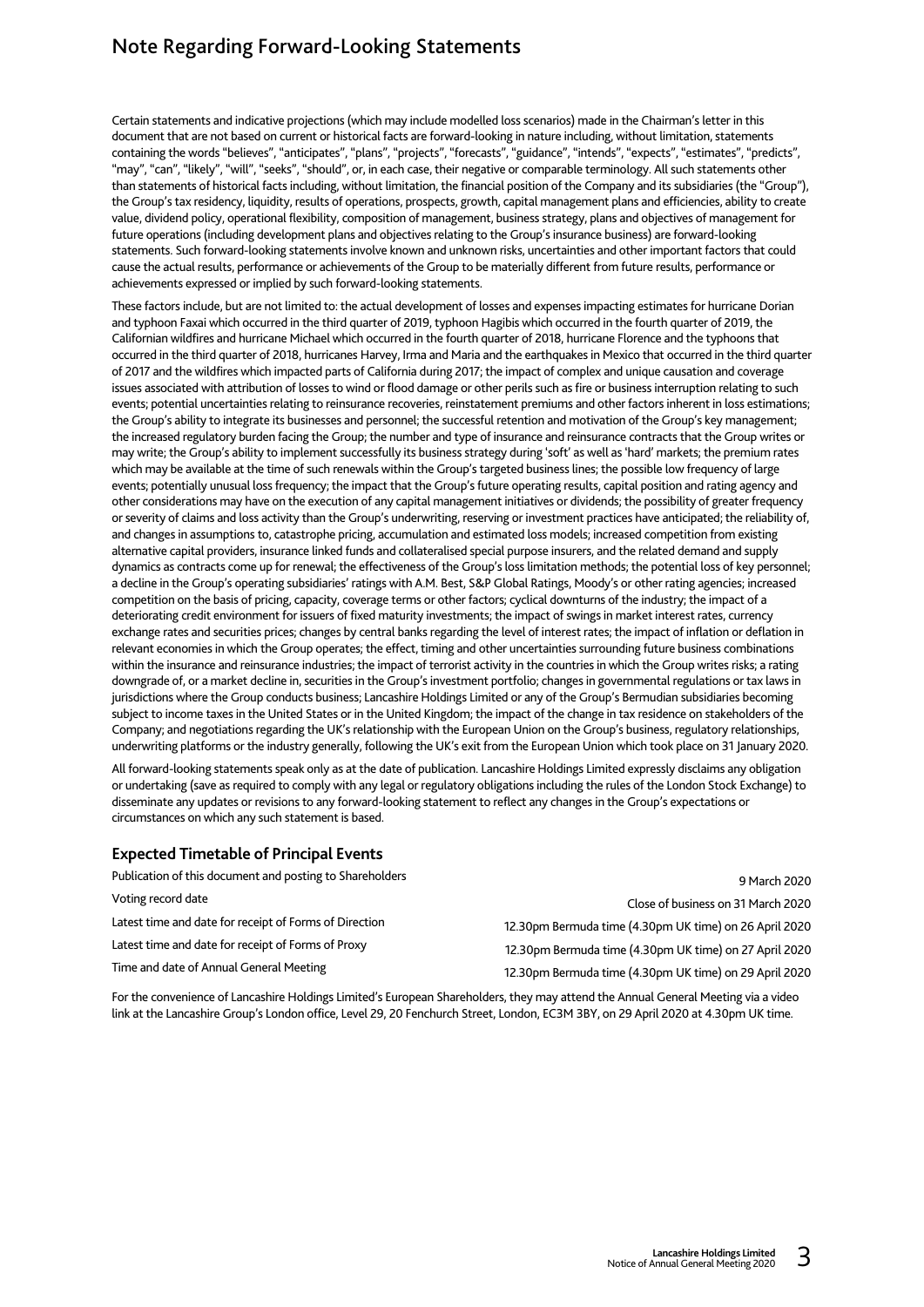# Letter from the Chairman of Lancashire Holdings Limited (the "Company")

#### *(Incorporated and registered in Bermuda under registration number EC37415)*

**Peter Clarke**, Non-Executive Chairman *Head Office:* **Michael Dawson**, Non-Executive Director *Power House* **Simon Fraser**, Senior Independent Director *7 Par-la-Ville Road* **Samantha Hoe-Richardson**, Non-Executive Director *Hamilton HM 11* **Natalie Kershaw**, Chief Financial Officer *Bermuda* **Robert Lusardi**, Non-Executive Director **Alex Maloney**, Chief Executive Officer **Sally Williams**, Non-Executive Director

## **9 March 2020**

**To all Shareholders:** 

Dear Shareholder,

#### Notice of Annual General Meeting and recommendation to vote in favour of the Resolutions

I am writing to give you details of the business proposed to be considered at the Company's forthcoming Annual General Meeting ("**AGM**") to be held at Power House, 7 Par-la-Ville Road, Hamilton HM 11, Bermuda on 29 April 2020 commencing at 12.30pm Bermuda time. For the convenience of our European Shareholders, they may attend the Annual General Meeting via a video link at the Lancashire Group's London office, Level 29, 20 Fenchurch Street, London, EC3M 3BY, on 29 April 2020 at 4.30pm UK time. The notice convening the AGM is set out on pages 9-11 of this documents.

#### Proposed Business of the AGM

#### **1. Annual Report and Accounts and Directors' Remuneration (Resolutions 1,2 and 3)**

Resolutions are proposed to receive the Company's audited consolidated financial statements for the year ended 31 December 2019 (**Resolution 1**) and to approve the Directors' Remuneration Policy (**Resolution 2**) and the Annual Report on Remuneration (**Resolution 3**), which are contained in the 2019 Annual Report and Accounts.

As a company incorporated in Bermuda, the Company is not bound by UK law or regulation in the area of Directors' remuneration to the same extent that it applies to UK incorporated companies. However, by virtue of the Company's premium listing on the London Stock Exchange, and for the purposes of disclosing its compliance or explaining its non-compliance against the requirements of the UK Corporate Governance Code published by the UK Financial Reporting Council (the "**Code**"), the Company's board of directors (the "**Board**") is committed to providing information on Directors' remuneration to Shareholders and complying with UK corporate governance standards and best practices to the appropriate extent, taking into account the Company's size and the nature of its business. The Company will therefore offer Shareholders a binding vote on the Company's forward-looking remuneration policy (the "**Directors' Remuneration Policy**") at the AGM, in line with the requirement that companies bound by UK law or regulation must put their remuneration policy to a binding Shareholder vote at least once every three years. The Company's remuneration policy for 2017 and the following two years was approved by a binding Shareholder vote at the Company's annual general meeting held on 3 May 2017. Once the Directors' Remuneration Policy is approved, all future payments to Directors, past and present, must normally comply with the terms of the policy, unless specifically approved by Shareholders in a general meeting.

Accordingly, Resolution 2 seeks Shareholders' approval for the Directors' Remuneration Policy as set out in the first part of the Directors' Remuneration Report, on pages 76-82 of the 2019 Annual Report and Accounts. The main changes to the existing Directors' Remuneration Policy are set out on page 74 of the 2019 Annual Report and Accounts.

Subject to such approval, the proposed effective date of the Directors' Remuneration Policy is 29 April 2020, being the date of the AGM.

Resolution 3 seeks Shareholders' approval for the Annual Report on Remuneration as set out in the second part of the Directors' Remuneration Report, on pages 83-95 of the 2019 Annual Report and Accounts. This vote is advisory in nature and the Directors' entitlement to receive remuneration is not conditional upon it. The resolution and vote are a means of providing Shareholder feedback to the Company's board of directors (the "**Board**").

The Company's auditors, KPMG LLP, have audited those parts of the Directors' Remuneration Report required to be audited and their report may be found on pages 101-106 of the 2019 Annual Report and Accounts.

#### **2. Approval of the Final Dividend (Resolution 4)**

The Board recommends for approval by Shareholders a final dividend in respect of 2019 of US\$0.10 per Common Share. If approved by Shareholders, the dividend will be paid on Friday, 5 June 2020 to Shareholders of record on Monday, 11 May 2020. The final dividend cannot exceed the amount recommended by the Board.

Directors: *Registered Office &*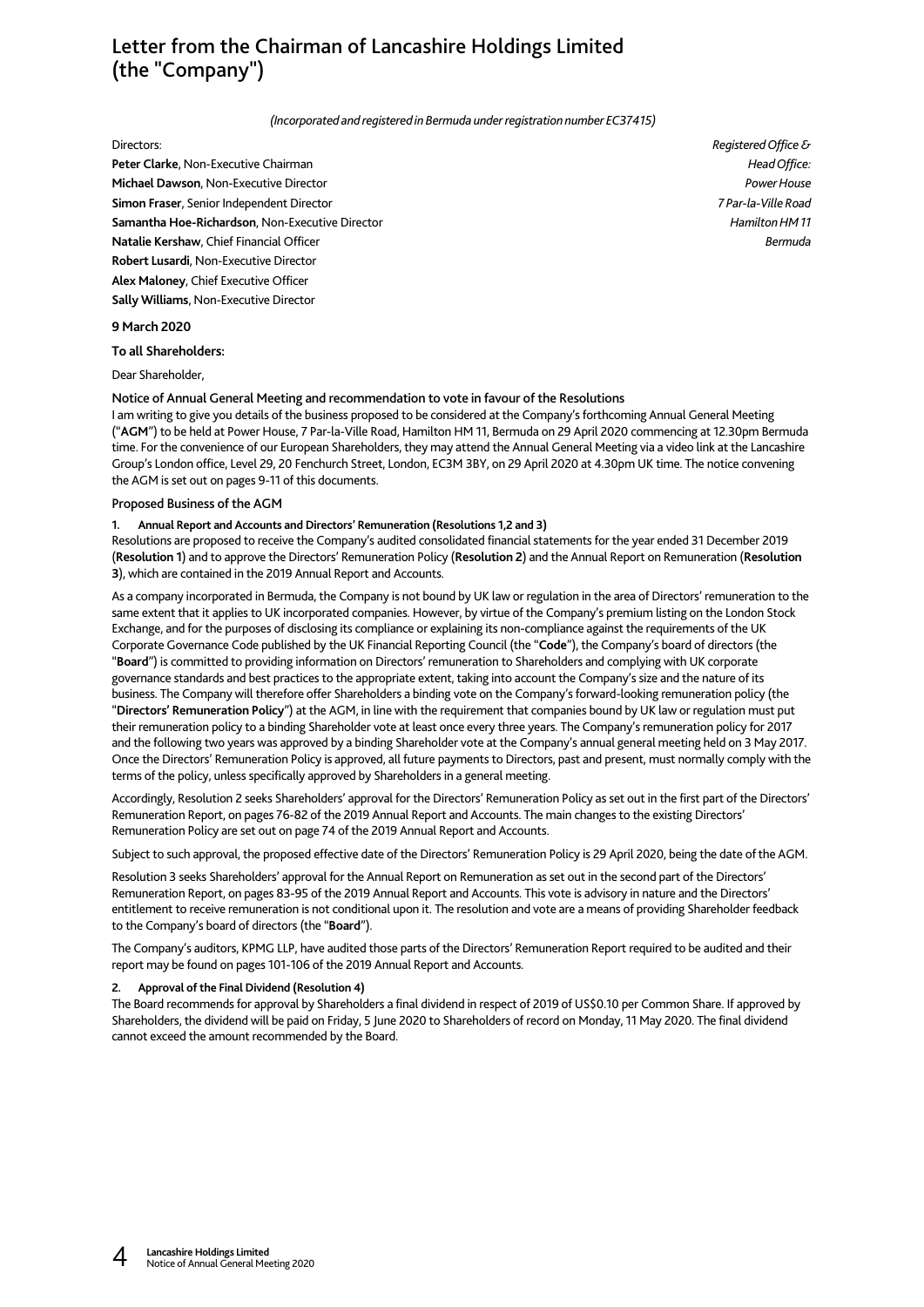#### **3. Election of Directors (Resolutions 5, 6, 7, 8, 9,10,11 and 12)**

In accordance with the Company's Bye-laws and the provisions of the Code, all the Directors of the Company are submitting themselves for re-election at the AGM. In the Board's view, each Director continues to make an effective commitment to the deliberations of the Board, to demonstrate commitment to their role, and continues to be important for the Company's long-term sustainable success. This view is supported by my own review of the Directors' performance following a formal performance evaluation of the Board undertaken during 2019.

Further information about the performance evaluation process and the Directors, including their biographies, is set out in the accompanying 2019 Annual Report and Accounts.

The Board considers all the Non-Executive Directors to be independent within the meaning of the Code.

Natalie Kershaw, the Chief Financial Officer of the Lancashire Group, was appointed by the Board as a Director with effect from 1 March 2020. In accordance with the Company's Bye-laws, Ms Kershaw stands for election by Shareholders at the AGM (Resolution 12). The Board considers that her skills, experience and knowledge, as detailed in her biography on the Company's website, are of great benefit to the Board and the Company.

#### **4. Auditors' Re-appointment and Remuneration (Resolutions 13 and 14)**

The Board proposes that KPMG LLP be re-appointed as auditors of the Company (**Resolution 13**) and that the Board be authorised to set their remuneration (**Resolution 14**). This authority may be delegated to the Board's audit committee.

### **5. General and unconditional authority to allot shares (Resolution 15)**

Pursuant to Bye-law 2.4 of the Company's Bye-laws, the Board is seeking Shareholders' approval to renew the general and unconditional authority granted to the Directors to allot Relevant Securities (as defined in Bye-law 2.4(b)) up to an aggregate nominal value of US\$33,823,653, an amount equal to approximately one-third of the issued share capital of the Company as at the date of this document.

In addition, in accordance with the latest institutional guidelines from The Investment Association on the expectations of institutional investors in relation to the authority of Directors to allot shares, upon the passing of this resolution the Board will have authority (pursuant to paragraph (b) of the resolution) to allot additional Relevant Securities up to a maximum aggregate nominal value of US\$33,823,653, representing approximately a further one-third of the issued share capital of the Company as at the date of this document. However, the Directors will only be able to allot those shares for the purposes of a rights issue in which the new shares are offered to existing Shareholders in proportion to their existing shareholdings.

As a result, if this resolution is passed, the Board could allot Relevant Securities representing up to two-thirds of the current issued share capital of the Company pursuant to a rights issue. The Directors have no present intention of issuing any Relevant Securities pursuant to this authority, but believe it to be in the best interests of the Company for the Board to be granted this authority to take advantage of any appropriate opportunities.

The authority granted by this resolution will be exercised only if the Directors believe that to do so would be in the best interests of the Company. If the Directors do exercise the authority, they intend to follow best practice as regards its use, as recommended by investor groups. Unless otherwise renewed or revoked by the Shareholders in general meeting, this authority will expire at the conclusion of the annual general meeting of the Company in 2021 or, if earlier, 15 months from the date the relevant resolution is passed.

#### **6. Renewal of authority to allot shares for cash on a non pre-emptive basis (Resolutions 16, 17 and 18)**

Pursuant to Bye-law 2.6 of the Company's Bye-laws, the Board is seeking Shareholders' authorisation for the Directors to allot Equity Securities (as defined in Bye-law 2.5(g)) up to an aggregate nominal value of US\$15,220,644 on a non pre-emptive basis, such amount being approximately 15 per cent of the Company's issued share capital as at the date of this document. The Bye-laws of the Company require that, unless Shareholders resolve otherwise, any Equity Securities allotted for cash must be offered to existing holders of Relevant Shares or Relevant Employee Shares (each as defined in Bye-law 2.5(g)) pro rata to their existing shareholdings. The Bye-laws permit this requirement to be disapplied and the purpose of these resolutions is to authorise the Board to allot Equity Securities as if such provisions did not apply in certain circumstances, when the Board considers that to do so would be in the best interests of the Company.

The Board acknowledges that the total amount of the pre-emption disapplication for which authority is requested is above the levels that are considered routine by UK investors and investor groups, including The Investment Association and the UK Pre-Emption Group. In seeking this authorisation, the Board's resolve has been strengthened over a number of years through its extensive engagement with Shareholders, to whom we have explained the need to maintain competitiveness and flexibility in the face of changing market circumstances.

In the last few years similar resolutions have been overwhelmingly supported by Shareholders: at the four annual general meetings held from 2015 to 2018, Special Resolutions requesting authority at the 15 per cent level were approved, in each case by over 95 per cent of the votes cast. At the annual general meeting held on 1 May 2019, each of the three separate resolutions proposed to Shareholders was approved by in excess of 99 per cent of the votes cast.

The strategic business case is described in more detail below. In the Board's view it wholly justifies the larger pre-emption disapplication, in line with principles supported by UK investor groups, allowing for an appropriate level of flexibility in circumstances where an issuance of equity securities on a non pre-emptive basis would be in the interests of a company and its owners.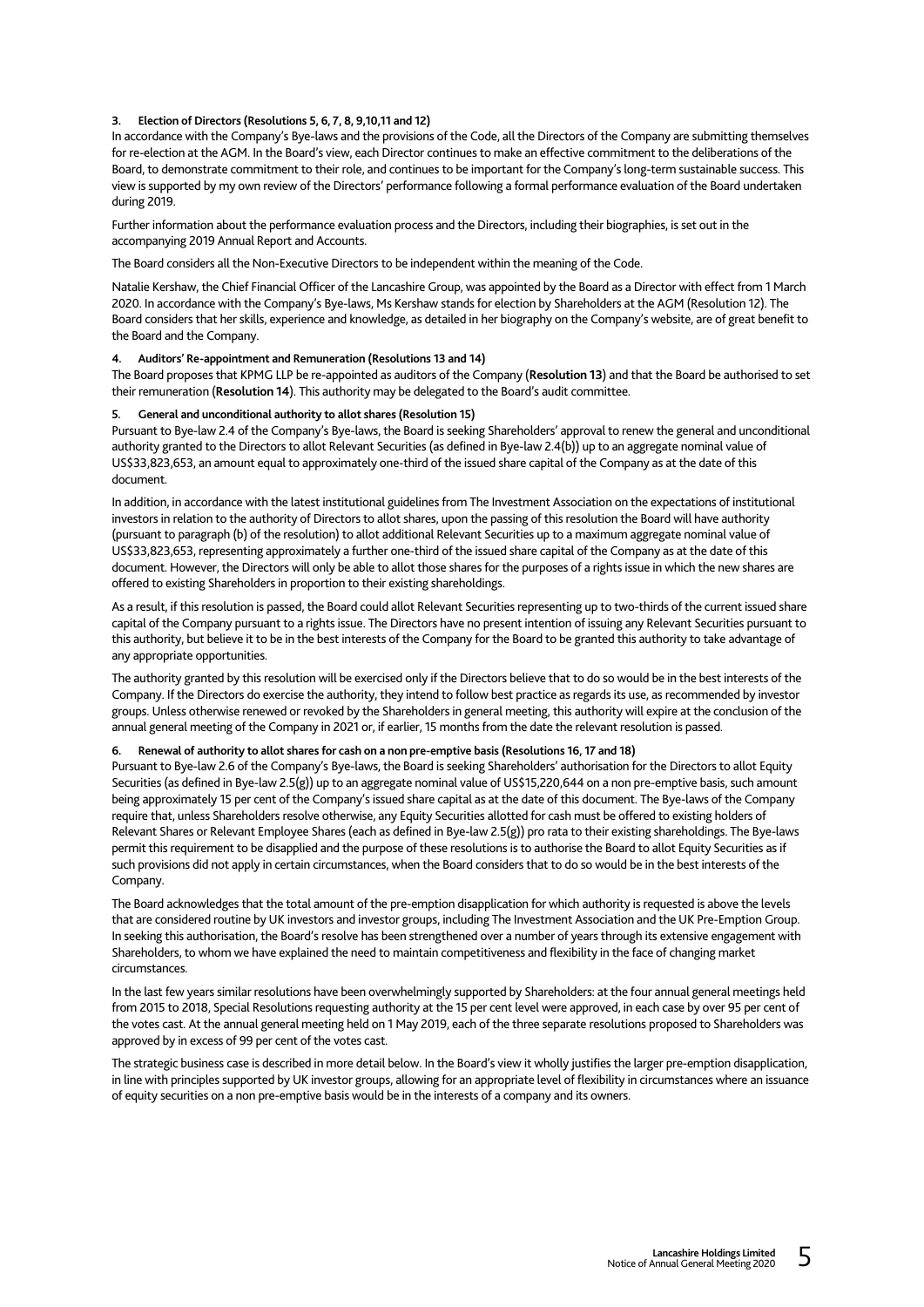The Company has given close consideration to the Statement of Principles that was published by the UK Pre-Emption Group in 2015. While the Statement of Principles is not tailored to the specific requirements of catastrophe (re)insurers such as the Company, the Company recognises the importance of providing Shareholders with a clear explanation of the basis and context for a proposed disapplication of pre-emption rights by the Company. Accordingly, the Board urges Shareholders to support the following three separate resolutions and has set out below some of the general considerations that are likely to be relevant to Shareholders' voting decisions in response to the Company's request for a disapplication of pre-emption rights as follows:

- The first resolution (Resolution 16) requests a five per cent disapplication authority to be used on an unrestricted basis;
- The second resolution (Resolution 17) requests an additional five per cent disapplication authority to be used to raise capital in the circumstances described below or for the purposes of an acquisition or capital investment approved by the Board; and
- The third resolution (Resolution 18) requests an additional five per cent disapplication authority to be used to raise capital in the circumstances described below.

As a company, we seek to be nimble in our capital management strategy, returning our Shareholders' capital to them when we do not need it for underwriting purposes. The Board believes strongly that the converse of this strategy is that the Company should have the flexibility to raise capital quickly if the need ever arises, particularly with the influx of third-party capital to the sector, in structures that allow it to be put to use at very short notice. At current share prices (calculated at the latest practicable date prior to the publication of this document), the proposed total 15 per cent authority would enable the Company to raise up to approximately US\$284 million. It has always been a key part of the Company's strategy to take advantage of what it considers to be favourable market opportunities whenever those arise. While the Company does not therefore expect to utilize this full authority (in particular that conferred by Resolutions 17 and 18) as a response to normal loss events, it wishes to have the flexibility to raise further equity capital quickly in circumstances where it considers that opportunities exist to deploy such additional capital in support of underwriting opportunities. The major Atlantic hurricanes in 2017 (Harvey, Irma and Maria), together with the Mexican earthquakes are examples of the types of catastrophe events which could cause subsequent market underwriting opportunities. Underwriting opportunities may also arise from one major individual event. It is these types of underwriting opportunities which are likely to cause the Board to consider using the full 15 per cent pre-emption disapplication authority.

The Company operates in a market that rewards the fastest to react; those who can play a role in benchmarking an adjusted pricing regime, as well as meeting brokers' needs for immediate capacity. In this way, first movers make the new market. The Board is recommending that, as in previous years, Shareholders vote for this first mover advantage. Your support for Resolutions 16, 17 and 18 will help give the Company greater competitive parity with its insurance company peers, particularly those of its listed competitors operating in the Bermuda and U.S. markets, as well as providers of, and vehicles for, alternative capital.

However, the Board has no current intention to use this authority. If market-driven underwriting opportunities present themselves, for example as a result of a major market loss, or series of losses or in the event that the Board were to believe there to be circumstances likely to produce a material improvement in (re)insurance pricing, the Board considers that it is important to provide the Company with immediate access to a full range of financing options both from a risk management perspective and to reinforce the Company's strategy of managing capital actively and prudently.

With regard to Resolution 17 specifically, the Company also may use the authority to issue up to five per cent (in addition to the five per cent sought under Resolution 16) of the Company's shares on a non pre-emptive basis for the purposes of funding an acquisition or capital investment, if considered appropriate to develop the strategy of the Company and approved by the Board. It should be noted that at present the Company does not have plans for an acquisition or capital investment in the near future.

Were the Board to exercise any of these authorities, it intends to continue its consultation and dialogue with Shareholders and make disclosures in the announcement regarding any share issue and in the subsequent Annual Report and Accounts, each as contemplated in the Statement of Principles that was published by the UK Pre-Emption Group in 2015.

Unless otherwise renewed or revoked by the Shareholders in general meeting, these authorities will expire at the conclusion of the annual general meeting of the Company in 2021 or, if earlier, 15 months from the date the relevant resolutions are passed.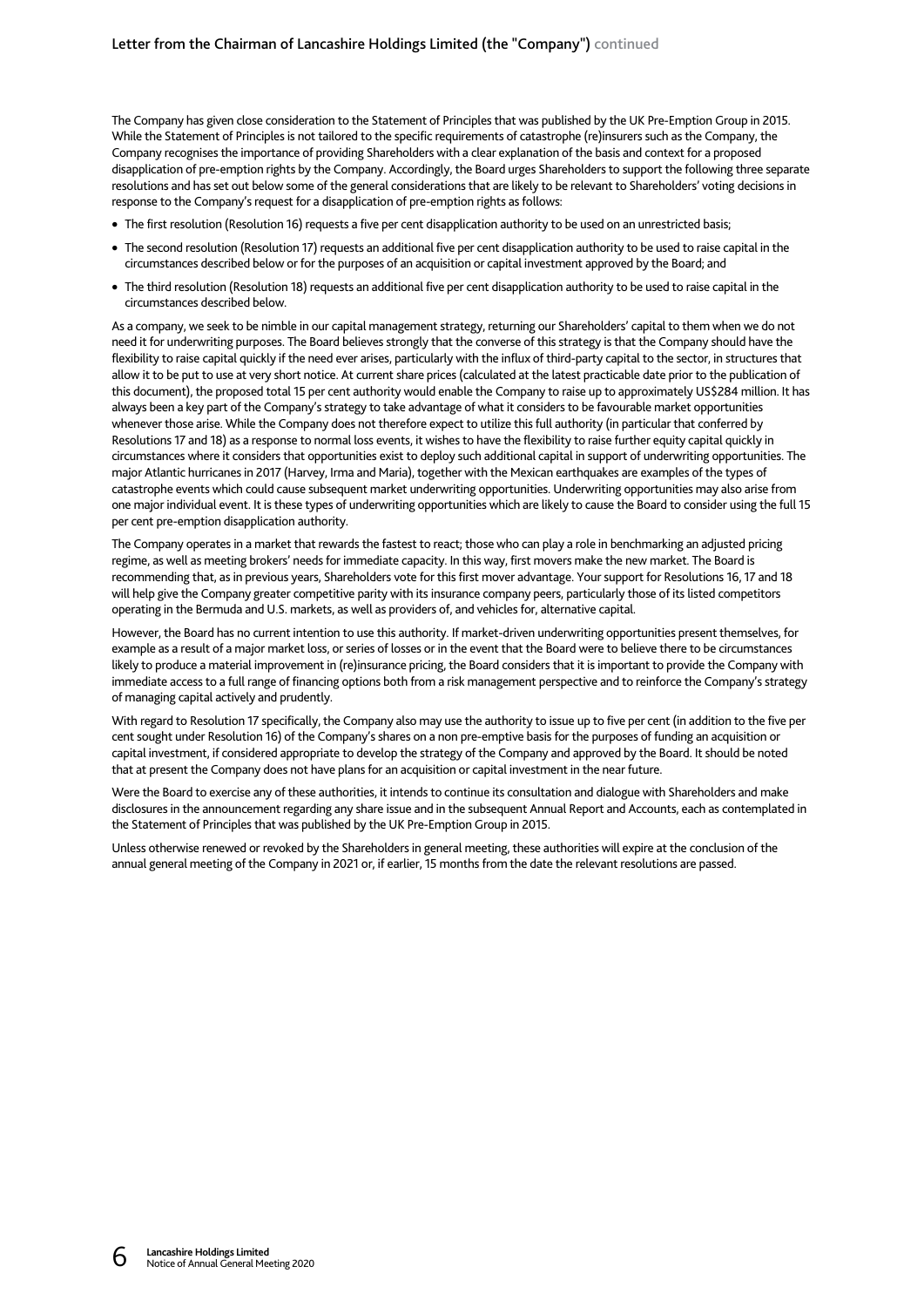#### **7. Resolution to authorise the Company to purchase its own shares (Resolution 19)**

The Board is seeking Shareholders' approval to renew the authority granted to the Company by Shareholders at the annual general meeting held on 1 May 2019. Pursuant to such authority, the Company is generally and unconditionally authorised to make one or more market purchases of the issued Common Shares of the Company up to an aggregate nominal value of US\$10,147,096, an amount equal to approximately ten per cent of the issued share capital of the Company as at the date of this document, at a price of not less than the nominal value of the Common Shares (exclusive of expenses payable by the Company).

The maximum price per Common Share (exclusive of expenses payable by the Company) that may be paid under the authority shall not exceed the higher of: (i) five per cent above the average of the closing middle market quotations for a Common Share of the Company taken from the London Stock Exchange Daily Official List for the five business days immediately preceding the day on which the Common Share is contracted to be purchased; and (ii) an amount equal to the higher of the price of the last independent trade and the highest current independent bid for the Common Shares on the London Stock Exchange at the time of purchase. Purchases may otherwise be made in such manner and on such terms as the Board or any authorised committee may from time to time determine. Purchases would only be made if the effect would be expected to result in an increase in earnings per share and the Board considers that it would be in the best interests of the Company and of Shareholders generally to do so. Pursuant to the Bye-laws of the Company, no purchase can be made if the Board determines that it would result in a non-de minimis adverse tax, legal or regulatory consequence to the Company, any of its subsidiaries or any holder of shares or its affiliates.

The Company cannot by law (in respect of the par value of the shares to be purchased) purchase its own shares except out of:

a) the capital paid up thereon; or

b) the funds of the Company which would otherwise be available for dividend payment or distribution; or

c) the proceeds of a fresh issue of shares made for the purposes of the repurchase, and

the premium, if any, payable on the repurchase is provided for out of funds of the Company which would otherwise be available for dividend payment or distribution or out of the Company's share premium account before the repurchase date.

Unless otherwise renewed or revoked by the Shareholders in general meeting, this authority will expire at the conclusion of the annual general meeting of the Company in 2021 or, if earlier, 15 months from the date the relevant resolution is passed. The Board intends to seek renewal of this authority at subsequent annual general meetings in accordance with current best practice.

Resolution 19 complies with the current guidance issued by The Investment Association and the Board will have regard to any guidance issued by investor groups that may be published at the time of any purchase of issued Common Shares of the Company.

Any shares repurchased by the Company will be cancelled or held as treasury shares.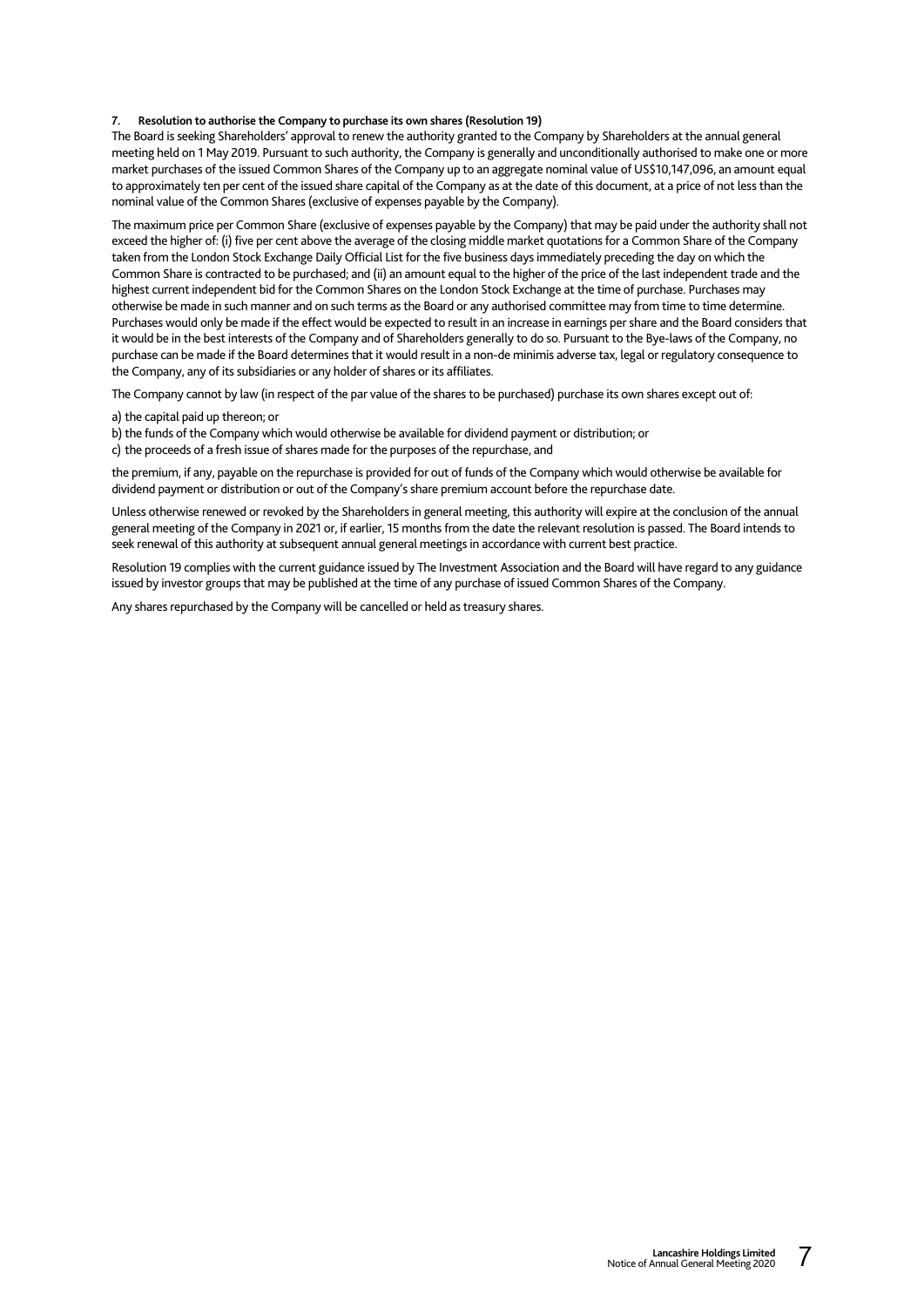# **Voting**

**A Form of Proxy for use by Shareholders at the AGM is enclosed with this document. Whether or not you propose to attend the AGM, you are urged to complete and sign the Form of Proxy in accordance with the instructions printed thereon and to return it to the Company's Registrars, Link Asset Services, PXS 1, 34 Beckenham Road, Beckenham, Kent BR3 4ZF, as soon as possible and in any event so as to be received no later than 12.30pm Bermuda time (4.30pm UK time) on 27 April 2020 (being 48 hours before the time appointed for the holding of the AGM). The return of a completed Form of Proxy or the submission by CREST members of an electronic proxy appointment will not preclude you from attending the AGM and voting in person, should you so wish.** 

**Holders of Depository Interests in the Company wishing to instruct Link Market Services Trustees Limited, the Depository, to vote in respect of the holder's interest should use the enclosed Form of Direction. The completed Form of Direction must be received by Link Asset Services, PXS 1, 34 Beckenham Road, Beckenham, Kent BR3 4ZF, as soon as possible and in any event so as to be received no later than 12.30pm Bermuda time (4.30pm UK time) on 26 April 2020 (being 72 hours before the time appointed for the holding of the AGM).** 

# **Record Date**

Only Shareholders entered on the register of members of the Company at the close of business on 31 March 2020 shall be entitled to attend and vote at the AGM in respect of the number of Common Shares registered in their name at that time. Changes to entries on the register of members after the close of business on 31 March 2020 shall be disregarded in determining the rights of any person to attend or vote at the meeting. The length of time between the record date and the AGM is necessary to allow sufficient time to complete the voting cut-back calculations as required by Bye-laws 40 and 41 (inclusive) of the Bye- laws of the Company.

# **Recommendation**

The Directors believe that the resolutions to be proposed at the AGM and set out in the notice convening the AGM are in the best interests of the Company and its Shareholders as a whole, for the reasons stated. Accordingly, the Board recommends Shareholders to vote in favour of all resolutions to be proposed at the AGM. Each Director who holds Common Shares in the Company intends to vote in favour of all the resolutions in respect of his or her own shareholding.

Yours faithfully,

Peter Clarke Chairman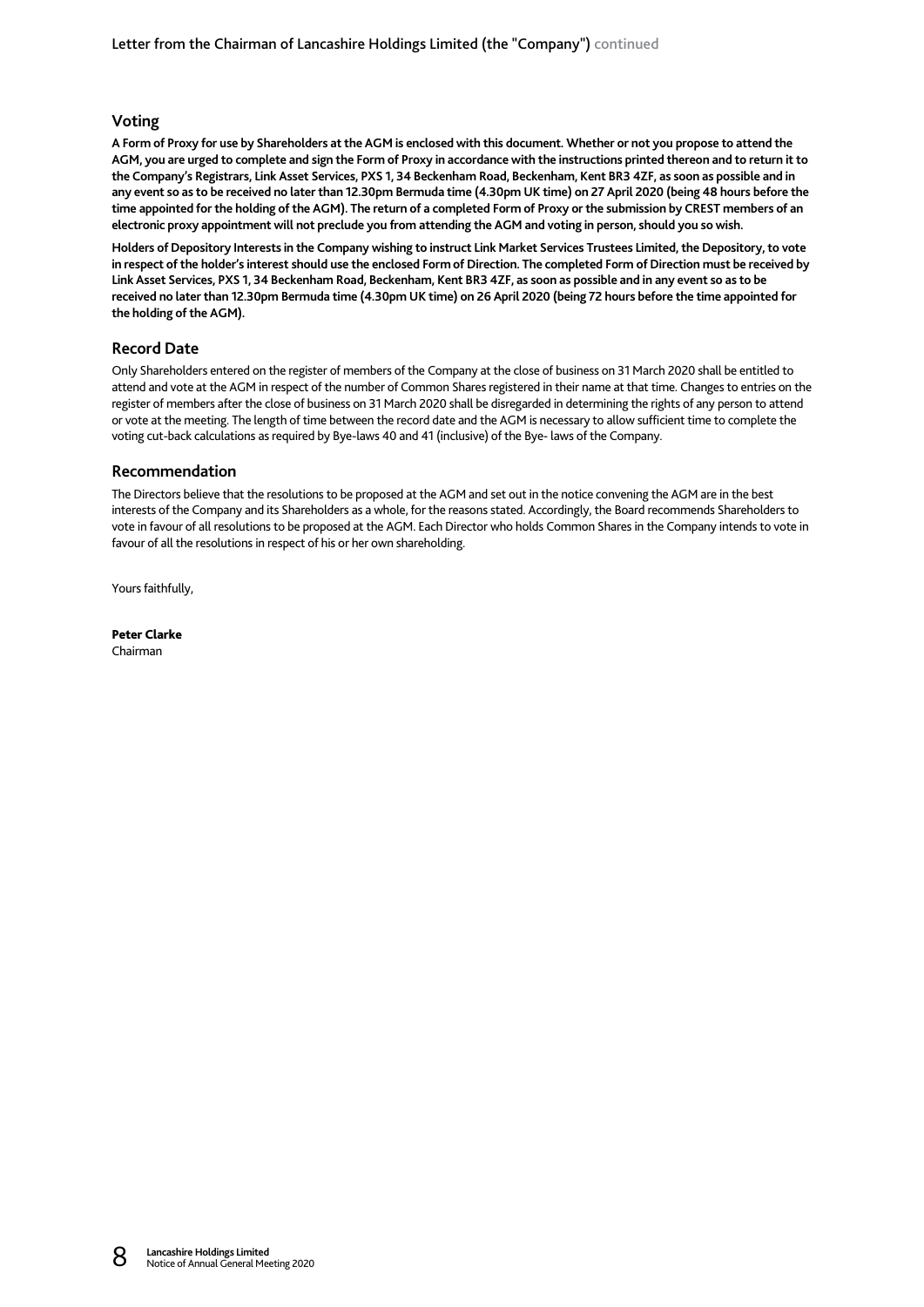# Lancashire Holdings Limited Notice of Annual General Meeting

**NOTICE IS HEREBY GIVEN** that the 2020 Annual General Meeting of the Company will be held at Power House, 7 Par-la-Ville Road, Hamilton HM 11, Bermuda on 29 April 2020 commencing at 12.30pm Bermuda time, for the purpose of considering and, if thought fit, passing the following resolutions.

For the convenience of Lancashire Holdings Limited's European Shareholders, they may attend the Annual General Meeting via a video link at the Lancashire Group's London office, Level 29, 20 Fenchurch Street, London, EC3M 3BY, on 29 April 2020 at 4.30pm UK time.

Resolutions 1-15 (inclusive) will be considered and, if thought fit, passed as ordinary resolutions. Resolutions 16-19 will be considered and, if thought fit, passed as Special Resolutions (as defined in the Bye-laws).

### **ORDINARY RESOLUTIONS**

- 1. To receive the Company's audited consolidated financial statements for the year ended 31 December 2019 together with the Directors' and auditors' reports thereon.
- 2. To approve the Director's Remuneration Policy as set out in the first part of the Directors' Remuneration Report for the year ended 31 December 2019.
- 3. To approve the Annual Report on Remuneration as set out in the second part of the Directors' Remuneration Report for the year ended 31 December 2019.
- 4. That the final dividend for the year ended 31 December 2019 recommended by the Board of US \$0.10 per common share be declared, payable on Friday, 5 June 2020 to Shareholders of record on Monday, 11 May 2020.
- 5. To re-elect Peter Clarke as a Director of the Company, to hold office until the next annual general meeting or until his successor is elected or appointed or his office is otherwise vacated.
- 6. To re-elect Michael Dawson as a Director of the Company, to hold office until the next annual general meeting or until his successor is elected or appointed or his office is otherwise vacated.
- 7. To re-elect Simon Fraser as a Director of the Company, to hold office until the next annual general meeting or until his successor is elected or appointed or his office is otherwise vacated.
- 8. To re-elect Samantha Hoe-Richardson as a Director of the Company, to hold office until the next annual general meeting or until her successor is elected or appointed or her office is otherwise vacated.
- 9. To re-elect Robert Lusardi as a Director of the Company, to hold office until the next annual general meeting or until his successor is elected or appointed or his office is otherwise vacated.
- 10. To re-elect Alex Maloney as a Director of the Company, to hold office until the next annual general meeting or until his successor is elected or appointed or his office is otherwise vacated.
- 11. To re-elect Sally Williams as a Director of the Company, to hold office until the next annual general meeting or until her successor is elected or appointed or her office is otherwise vacated.
- 12. To elect Natalie Kershaw as a Director of the Company, to hold office until the next annual general meeting or until her successor is elected or appointed or her office is otherwise vacated.
- 13. To re-appoint KPMG LLP as auditors of the Company, to hold office from the conclusion of this Annual General Meeting until the conclusion of the next annual general meeting at which the Company's financial statements are presented.
- 14. To authorise the Board of Directors, who may delegate this authority to the Board's audit committee, to set the auditors' remuneration.
- 15. That, pursuant to Bye-law 2.4 of the Company's Bye-laws:
	- a) the Directors of the Company be granted a general and unconditional authority to allot Relevant Securities (within the meaning of that Bye-law) up to an aggregate nominal value of US\$33,823,653, an amount equal to approximately one-third of the issued share capital of the Company as at the date of this document; and further
	- b) the Directors of the Company be granted a general and unconditional authority to allot Relevant Securities up to an additional aggregate nominal value of US\$33,823,653, an amount equal to approximately one-third of the issued share capital of the Company as at the date of this document, in connection with a Rights Issue,

Provided that: (i) unless otherwise renewed or revoked in general meeting, this authority will expire at the conclusion of the annual general meeting of the Company in 2021 or, if earlier, 15 months from the date the relevant resolution is passed; (ii) the Company shall be entitled to make, before expiry of such authority, any offer or agreement which would or might require Relevant Securities to be allotted after such expiry and the Directors may allot such Relevant Securities or grant rights in pursuance of such offer or agreement as if such authority had not expired; (iii) such authority shall be in substitution for any and all authorities previously conferred upon the Directors for the purposes of Bye-law 2.4 but without prejudice to the allotment of any Relevant Securities already made or to be made pursuant to such authorities; and (iv) 'Rights Issue' means an offer or issue of Equity Securities (as defined in Bye-law 2.5(g) of the Company's Bye-laws) in connection with an offer or issue to or in favour of holders on the register of members on a date fixed by the Directors where the Equity Securities respectively attributable to the interests of all those holders are proportionate (as nearly as practicable) to the respective numbers of shares held by them on that date but the Directors may make such exclusions or other arrangements as they consider expedient in relation to treasury shares, fractional entitlements, legal or practical problems under the laws of, or the requirements of any relevant regulatory body or stock exchange in, any territory or any matter whatsoever.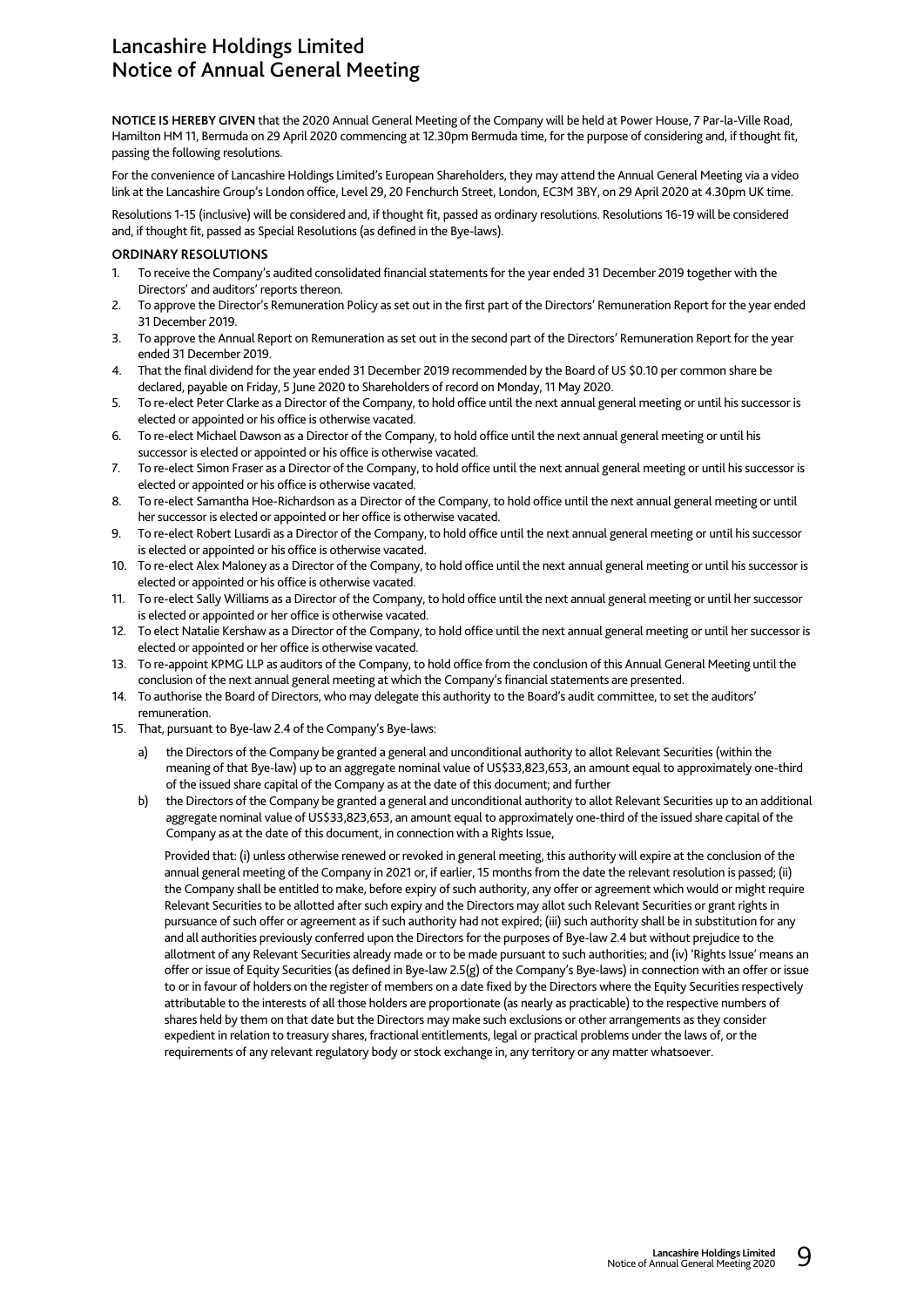# **SPECIAL RESOLUTIONS**

- 16. That, subject to and conditional on the passing of Resolution 15, the Directors of the Company be authorised, in accordance with Bye-law 2.6 of the Company's Bye-laws, to allot Equity Securities (within the meaning of Bye-law 2.5(g)) for cash pursuant to the authority conferred by Resolution 15 as if Bye-law 2.5(a) of the Company's Bye-laws did not apply to such authority up to an aggregate nominal value of US\$5,073,548, such amount being approximately five per cent of the Company's issued share capital as at the date of this document; provided that, unless otherwise renewed or revoked by the Shareholders in general meeting, this authority will expire at the conclusion of the annual general meeting of the Company in 2021 or, if earlier, 15 months from the date the relevant resolution is passed and provided that the Company may before such expiry make any offer or agreement which would or might require Common Shares to be allotted after such expiry and the Directors may allot such Common Shares in pursuance of such offer or agreement as if Bye-law 2.5(a) did not apply.
- 17. That, subject to and conditional on the passing of Resolutions 15 and 16, the Directors of the Company be authorised in addition to any authority granted under Resolution 16, in accordance with Bye-law 2.6 of the Company's Bye-laws, to allot Equity Securities (within the meaning of Bye-law 2.5(g)) for cash pursuant to the authority conferred by Resolution 15 as if Bye-law 2.5(a) of the Company's Bye-laws did not apply to such authority up to an aggregate nominal value of US\$5,073,548, such amount being approximately a further five per cent of the Company's issued share capital as at the date of this document; provided that such authority will only be used for the purposes of raising capital to take advantage of market-driven underwriting opportunities (as approved by the Board) or financing a transaction that the Board of Directors of the Company determines to be an acquisition or other capital investment of a kind contemplated by the Statement of Principles on disapplying pre-emption rights most recently published by the UK Pre-Emption Group prior to the date of this notice; and provided further that, unless otherwise renewed or revoked by the Shareholders in general meeting, this authority will expire at the conclusion of the annual general meeting of the Company in 2021 or, if earlier, 15 months from the date the relevant resolution is passed and provided that the Company may before such expiry make any offer or agreement which would or might require Common Shares to be allotted after such expiry and the Directors may allot such Common Shares in pursuance of such offer or agreement as if Bye-law 2.5(a) did not apply.
- 18. That, subject to and conditional on the passing of Resolutions 15, 16 and 17, the Directors of the Company be authorised in addition to any authorities granted under Resolutions 16 and 17, in accordance with Bye-law 2.6 of the Company's Bye- laws, to allot Equity Securities (within the meaning of Bye-law 2.5(g)) for cash pursuant to the authority conferred by Resolution 15 as if Bye-law 2.5(a) of the Company's Bye-laws did not apply to such authority up to an aggregate nominal value of US\$5,073,548, such amount being approximately a further five per cent of the Company's issued share capital as at the date of this document; provided that such authority will only be used for the purposes of raising capital to take advantage of market-driven underwriting opportunities (as approved by the Board); and provided further that, unless otherwise renewed or revoked by the Shareholders in general meeting, this authority will expire at the conclusion of the annual general meeting of the Company in 2021 or, if earlier, 15 months from the date the relevant resolution is passed and provided that the Company may before such expiry make any offer or agreement which would or might require Common Shares to be allotted after such expiry and the Directors may allot such Common Shares in pursuance of such offer or agreement as if Bye-law 2.5(a) did not apply.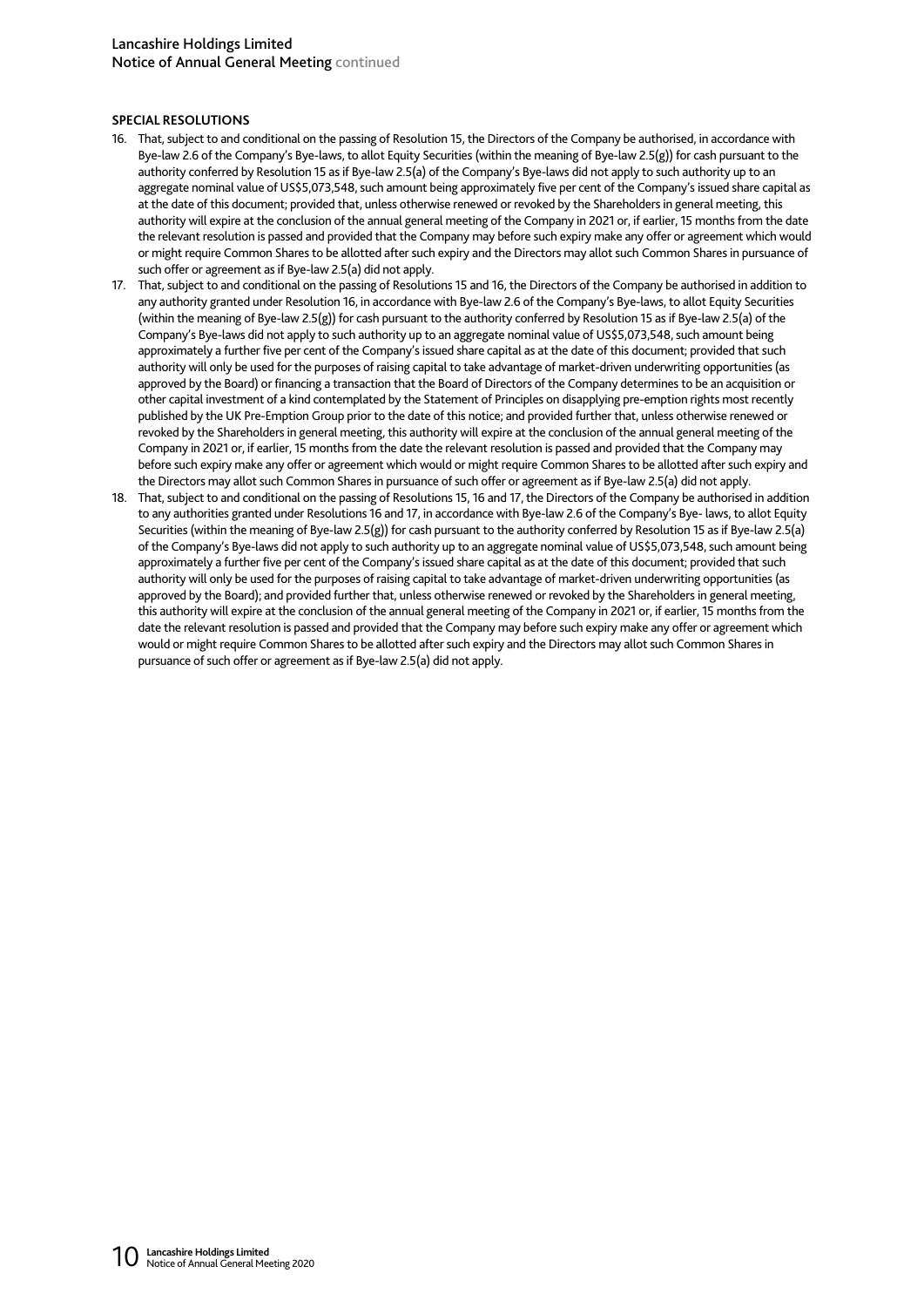- 19. That the Company be generally and unconditionally authorised, in accordance with Bye-law 3 of the Company's Bye-laws and pursuant to section 42A of the Companies Act of Bermuda, to make one or more market purchases of its common shares of US\$0.50 each ("**Common Shares**") on such terms and in such manner as the Board or any authorised committee thereof may from time to time determine provided that:
	- a) the maximum number of Common Shares hereby authorised to be purchased shall be 20,294,192 (representing approximately ten per cent of the issued Common Share capital of the Company as at the date of this document);
	- b) the minimum price (exclusive of expenses payable by the Company) which may be paid for a Common Share shall be  $U$ S\$0.50 $\cdot$
	- c) the maximum price (exclusive of expenses payable by the Company) which may be paid for a Common Share shall be the higher of:
		- (i) an amount equal to 105 per cent of the average of the closing middle market quotations for a Common Share of the Company taken from the London Stock Exchange Daily Official List for the five business days immediately preceding the day on which the Common Share is contracted to be purchased; and
		- (ii) the higher of the price of the last independent trade and the highest current independent bid for the Common Shares on the trading venue where the purchase is carried out, at the time of purchase;
	- d) unless otherwise renewed or revoked by the Shareholders in general meeting, this authority will expire at the conclusion of the annual general meeting of the Company in 2021 or, if earlier, 15 months from the date the relevant resolution is passed; and
	- e) the Company shall be entitled under such authority to make at any time before its expiry or termination any contract to purchase its own shares which will or may be executed wholly or partly after the expiry of the authority, and may make a purchase of Common Shares in pursuance of any such contract.

**By order of the Board** 

# Christopher Head

Company Secretary

9 March 2020 Registered Office & Head Office: Power House 7 Par-la-Ville Road Hamilton HM 11 Bermuda Registration number: EC37415